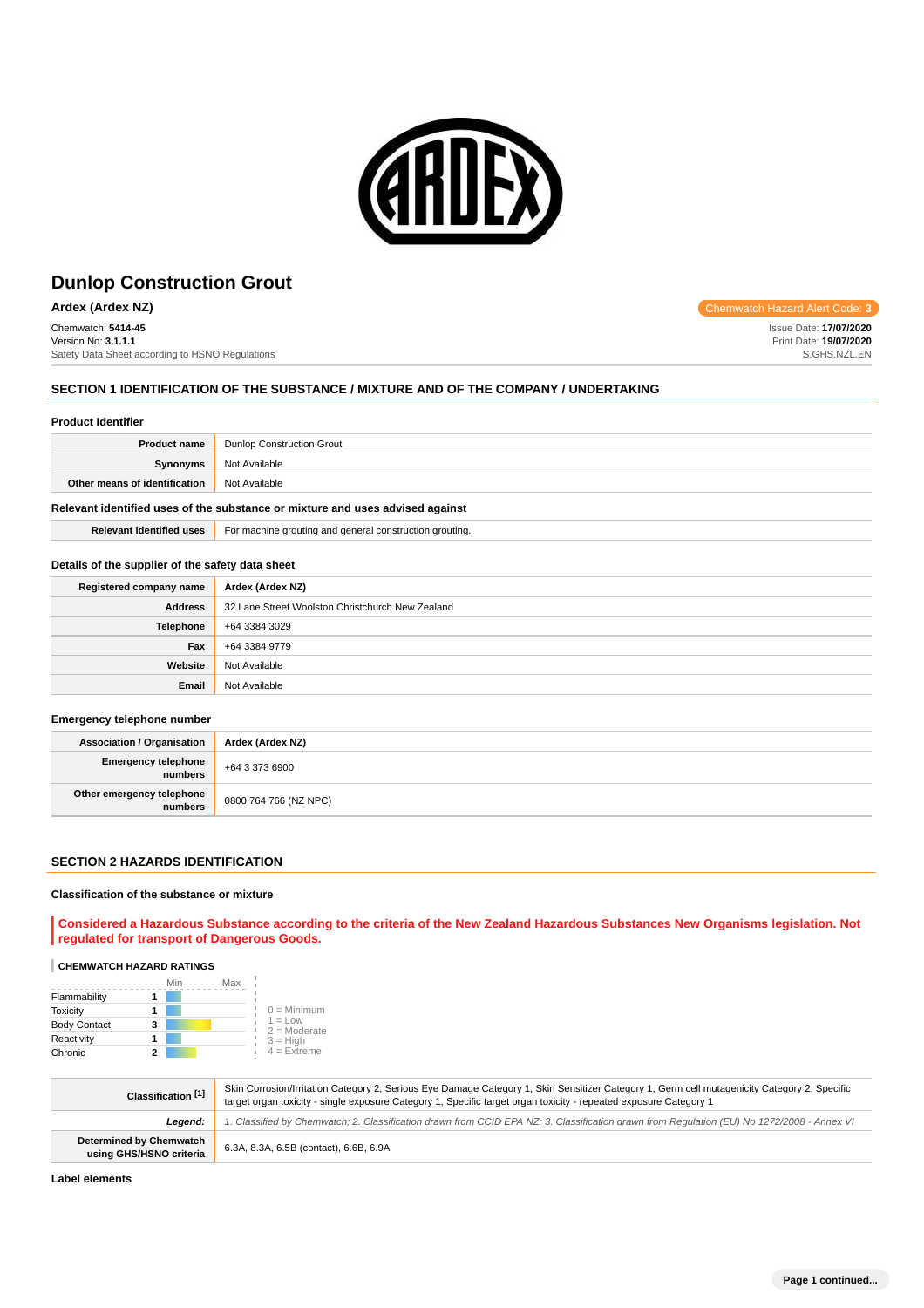

**SIGNAL WORD DANGER**

#### **Hazard statement(s)**

| Hazard statement(s) |                                                                 |
|---------------------|-----------------------------------------------------------------|
| H315                | Causes skin irritation.                                         |
| H318                | Causes serious eye damage.                                      |
| H317                | May cause an allergic skin reaction.                            |
| H341                | Suspected of causing genetic defects.                           |
| H370                | Causes damage to organs.                                        |
| H372                | Causes damage to organs through prolonged or repeated exposure. |
|                     |                                                                 |

## **Precautionary statement(s) Prevention**

| P <sub>201</sub> | Obtain special instructions before use.                                    |
|------------------|----------------------------------------------------------------------------|
| P <sub>260</sub> | Do not breathe dust/fume.                                                  |
| <b>P280</b>      | Wear protective gloves/protective clothing/eye protection/face protection. |
| <b>P270</b>      | Do not eat, drink or smoke when using this product.                        |

## **Precautionary statement(s) Response**

| P305+P351+P338 | IF IN EYES: Rinse cautiously with water for several minutes. Remove contact lenses, if present and easy to do. Continue rinsing. |
|----------------|----------------------------------------------------------------------------------------------------------------------------------|
| P308+P311      | IF exposed or concerned: Call a POISON CENTER/doctor/physician/first aider.                                                      |
| <b>P310</b>    | Immediately call a POISON CENTER/doctor/physician/first aider.                                                                   |
| P321           | Specific treatment (see advice on this label).                                                                                   |

## **Precautionary statement(s) Storage**

**P405** Store locked up.

## **Precautionary statement(s) Disposal**

**P501** Dispose of contents/container to authorised hazardous or special waste collection point in accordance with any local regulation.

# **SECTION 3 COMPOSITION / INFORMATION ON INGREDIENTS**

## **Substances**

See section below for composition of Mixtures

# **Mixtures**

| <b>CAS No</b> | %[weight] | Name                                       |
|---------------|-----------|--------------------------------------------|
| 14808-60-7.   | $30 - 60$ | graded sand                                |
| 65997-15-1    | 10-30     | portland cement                            |
| 7778-18-9     | $0 - 5$   | calcium sulfate                            |
| 12004-14-7    | $0 - 5$   | calcium aluminate sulfate                  |
| 65996-69-2    | $0 - 2$   | blast furnace slag                         |
| 471-34-1      | $0 - 2$   | calcium carbonate                          |
| 13397-24-5    | $0 - 2$   | gypsum                                     |
| Not Available | balance   | Ingredients determined not to be hazardous |

# **SECTION 4 FIRST AID MEASURES**

# **Description of first aid measures**

| <b>Eye Contact</b>  | If this product comes in contact with the eyes:<br>Immediately hold eyelids apart and flush the eye continuously with running water.<br>Ensure complete irrigation of the eye by keeping eyelids apart and away from eye and moving the eyelids by occasionally lifting the upper<br>and lower lids.<br>▶ Continue flushing until advised to stop by the Poisons Information Centre or a doctor, or for at least 15 minutes.<br>F Transport to hospital or doctor without delay.<br>Removal of contact lenses after an eye injury should only be undertaken by skilled personnel. |
|---------------------|-----------------------------------------------------------------------------------------------------------------------------------------------------------------------------------------------------------------------------------------------------------------------------------------------------------------------------------------------------------------------------------------------------------------------------------------------------------------------------------------------------------------------------------------------------------------------------------|
| <b>Skin Contact</b> | If skin or hair contact occurs:<br>Immediately flush body and clothes with large amounts of water, using safety shower if available.<br>• Quickly remove all contaminated clothing, including footwear.<br>▶ Wash skin and hair with running water. Continue flushing with water until advised to stop by the Poisons Information Centre.<br>Transport to hospital, or doctor.                                                                                                                                                                                                    |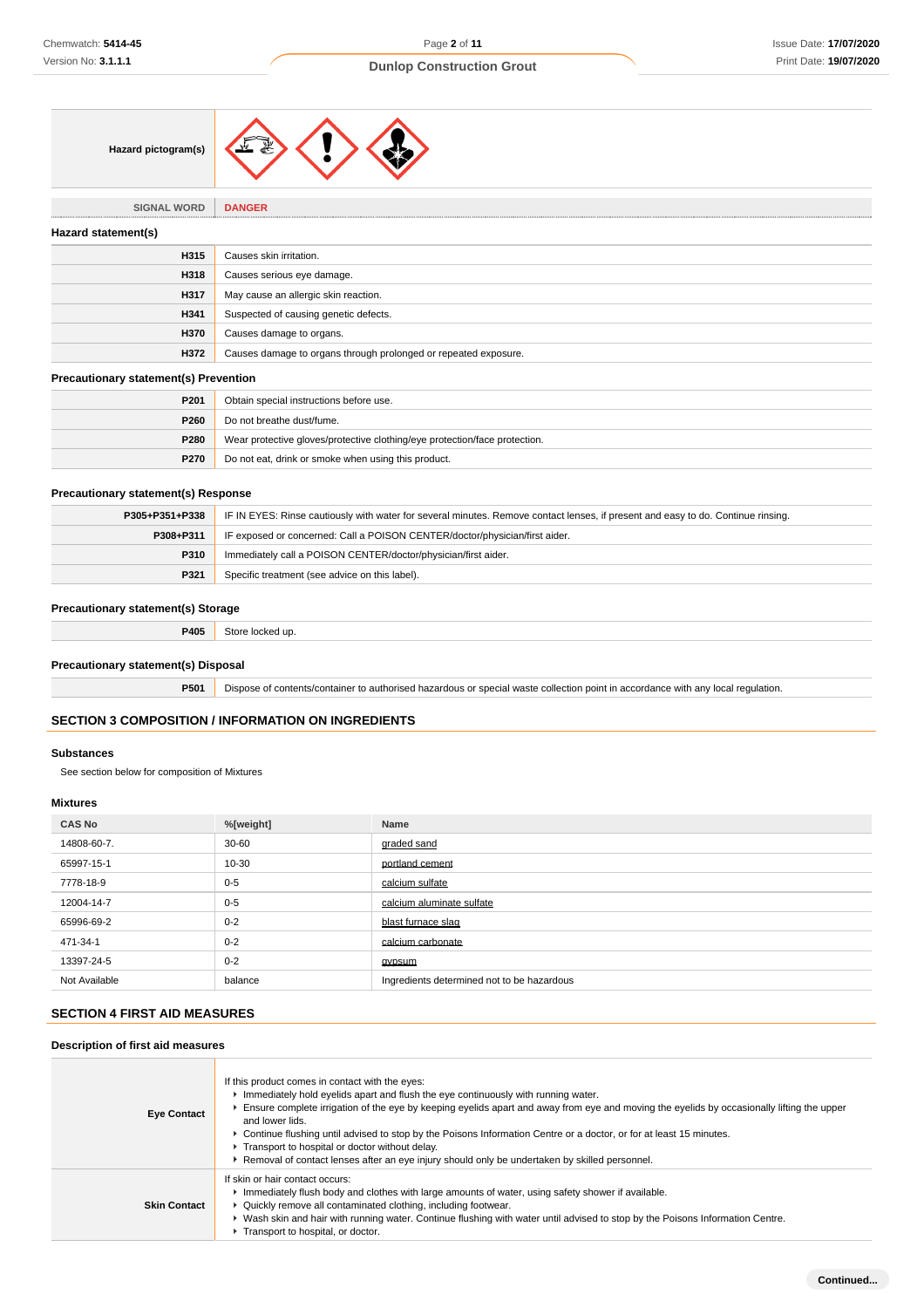Issue Date: **17/07/2020** Print Date: **19/07/2020**

#### **Dunlop Construction Grout**

| Inhalation | If fumes or combustion products are inhaled remove from contaminated area.<br>Lay patient down. Keep warm and rested.<br>▶ Prostheses such as false teeth, which may block airway, should be removed, where possible, prior to initiating first aid procedures.<br>Apply artificial respiration if not breathing, preferably with a demand valve resuscitator, bag-valve mask device, or pocket mask as trained.<br>Perform CPR if necessary.<br>Transport to hospital, or doctor, without delay.                 |
|------------|-------------------------------------------------------------------------------------------------------------------------------------------------------------------------------------------------------------------------------------------------------------------------------------------------------------------------------------------------------------------------------------------------------------------------------------------------------------------------------------------------------------------|
| Ingestion  | If swallowed do <b>NOT</b> induce vomiting.<br>If vomiting occurs, lean patient forward or place on left side (head-down position, if possible) to maintain open airway and prevent aspiration.<br>$\triangleright$ Observe the patient carefully.<br>▶ Never give liquid to a person showing signs of being sleepy or with reduced awareness; i.e. becoming unconscious.<br>► Give water to rinse out mouth, then provide liquid slowly and as much as casualty can comfortably drink.<br>▶ Seek medical advice. |

#### **Indication of any immediate medical attention and special treatment needed**

Treat symptomatically.

For acute or short-term repeated exposures to highly alkaline materials:

- Respiratory stress is uncommon but present occasionally because of soft tissue edema.
- Unless endotracheal intubation can be accomplished under direct vision, cricothyroidotomy or tracheotomy may be necessary.
- Oxygen is given as indicated.
- The presence of shock suggests perforation and mandates an intravenous line and fluid administration.
- Damage due to alkaline corrosives occurs by liquefaction necrosis whereby the saponification of fats and solubilisation of proteins allow deep penetration into the tissue.
- Alkalis continue to cause damage after exposure.

#### INGESTION:

#### Milk and water are the preferred diluents

No more than 2 glasses of water should be given to an adult.

Neutralising agents should never be given since exothermic heat reaction may compound injury.

\* Catharsis and emesis are absolutely contra-indicated.

\* Activated charcoal does not absorb alkali.

\* Gastric lavage should not be used.

Supportive care involves the following:

Withhold oral feedings initially.

- If endoscopy confirms transmucosal injury start steroids only within the first 48 hours.
- Carefully evaluate the amount of tissue necrosis before assessing the need for surgical intervention.
- Patients should be instructed to seek medical attention whenever they develop difficulty in swallowing (dysphagia).

SKIN AND EYE:

**Injury should be irrigated for 20-30 minutes.** 

Eye injuries require saline. [Ellenhorn & Barceloux: Medical Toxicology]

## **SECTION 5 FIREFIGHTING MEASURES**

#### **Extinguishing media**

- There is no restriction on the type of extinguisher which may be used.
- Use extinguishing media suitable for surrounding area.

#### **Special hazards arising from the substrate or mixture**

| <b>Fire Incompatibility</b>    | ▶ Avoid contamination with oxidising agents i.e. nitrates, oxidising acids, chlorine bleaches, pool chlorine etc. as ignition may result                                                                                                                                                                                                                                                                                                                                                                                                                                                                                                                                                                                                                                                                                                                                                                                                                                                                                                                                                    |
|--------------------------------|---------------------------------------------------------------------------------------------------------------------------------------------------------------------------------------------------------------------------------------------------------------------------------------------------------------------------------------------------------------------------------------------------------------------------------------------------------------------------------------------------------------------------------------------------------------------------------------------------------------------------------------------------------------------------------------------------------------------------------------------------------------------------------------------------------------------------------------------------------------------------------------------------------------------------------------------------------------------------------------------------------------------------------------------------------------------------------------------|
| <b>Advice for firefighters</b> |                                                                                                                                                                                                                                                                                                                                                                                                                                                                                                                                                                                                                                                                                                                                                                                                                                                                                                                                                                                                                                                                                             |
| <b>Fire Fighting</b>           | ▶ When silica dust is dispersed in air, firefighters should wear inhalation protection as hazardous substances from the fire may be adsorbed on<br>the silica particles.<br>► When heated to extreme temperatures, (>1700 deg.C) amorphous silica can fuse.<br>Alert Fire Brigade and tell them location and nature of hazard.<br>▶ Wear breathing apparatus plus protective gloves in the event of a fire.<br>▶ Prevent, by any means available, spillage from entering drains or water courses.<br>▶ Use fire fighting procedures suitable for surrounding area.                                                                                                                                                                                                                                                                                                                                                                                                                                                                                                                          |
| <b>Fire/Explosion Hazard</b>   | Solid which exhibits difficult combustion or is difficult to ignite.<br>▶ Avoid generating dust, particularly clouds of dust in a confined or unventilated space as dusts may form an explosive mixture with air, and<br>any source of ignition, i.e. flame or spark, will cause fire or explosion.<br>► Dust clouds generated by the fine grinding of the solid are a particular hazard; accumulations of fine dust (420 micron or less) may burn<br>rapidly and fiercely if ignited; once initiated larger particles up to 1400 microns diameter will contribute to the propagation of an explosion.<br>A dust explosion may release large quantities of gaseous products; this in turn creates a subsequent pressure rise of explosive force capable<br>of damaging plant and buildings and injuring people.<br>Combustion products include:<br>carbon monoxide (CO)<br>carbon dioxide (CO2)<br>sulfur oxides (SOx)<br>silicon dioxide (SiO2)<br>metal oxides<br>other pyrolysis products typical of burning organic material.<br>May emit poisonous fumes.<br>May emit corrosive fumes. |

## **SECTION 6 ACCIDENTAL RELEASE MEASURES**

#### **Personal precautions, protective equipment and emergency procedures**

See section 8

#### **Environmental precautions**

See section 12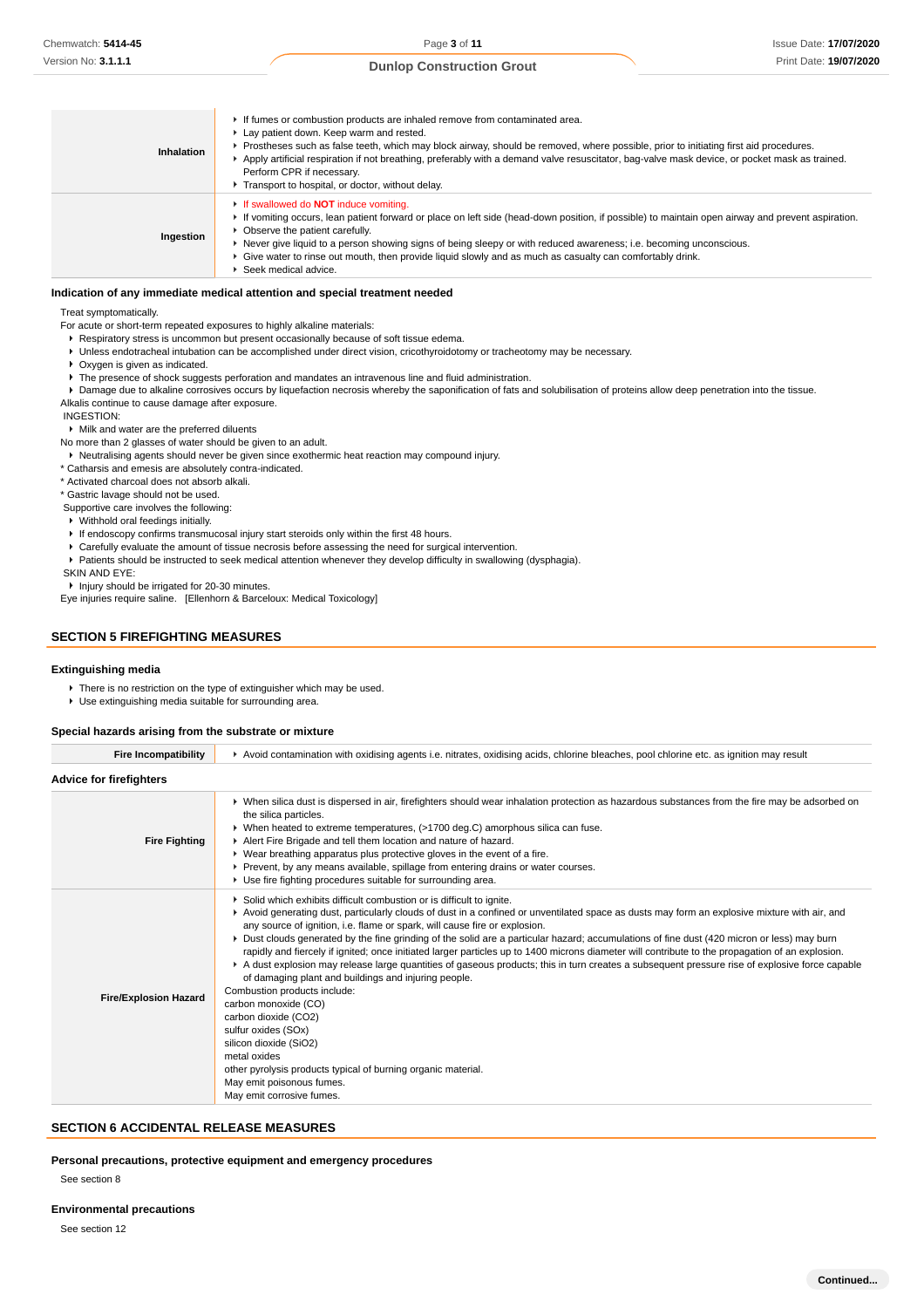# **Methods and material for containment and cleaning up**

| <b>Minor Spills</b> | ► Clean up waste regularly and abnormal spills immediately.<br>Avoid breathing dust and contact with skin and eyes.<br>► Wear protective clothing, gloves, safety glasses and dust respirator.<br>► Use dry clean up procedures and avoid generating dust.      |
|---------------------|-----------------------------------------------------------------------------------------------------------------------------------------------------------------------------------------------------------------------------------------------------------------|
| <b>Major Spills</b> | Clear area of personnel and move upwind.<br>Alert Fire Brigade and tell them location and nature of hazard.<br>Wear full body protective clothing with breathing apparatus.<br>Prevent, by all means available, spillage from entering drains or water courses. |

Personal Protective Equipment advice is contained in Section 8 of the SDS.

## **SECTION 7 HANDLING AND STORAGE**

## **Precautions for safe handling**

| Safe handling     | Avoid all personal contact, including inhalation.<br>▶ Wear protective clothing when risk of exposure occurs.<br>▶ Use in a well-ventilated area.<br>Prevent concentration in hollows and sumps.<br>▶ Organic powders when finely divided over a range of concentrations regardless of particulate size or shape and suspended in air or some<br>other oxidizing medium may form explosive dust-air mixtures and result in a fire or dust explosion (including secondary explosions)<br>Minimise airborne dust and eliminate all ignition sources. Keep away from heat, hot surfaces, sparks, and flame.<br>Establish good housekeeping practices.<br>Remove dust accumulations on a regular basis by vacuuming or gentle sweeping to avoid creating dust clouds. |
|-------------------|-------------------------------------------------------------------------------------------------------------------------------------------------------------------------------------------------------------------------------------------------------------------------------------------------------------------------------------------------------------------------------------------------------------------------------------------------------------------------------------------------------------------------------------------------------------------------------------------------------------------------------------------------------------------------------------------------------------------------------------------------------------------|
| Other information | Store in original containers.<br>Keep containers securely sealed.<br>Store in a cool, dry area protected from environmental extremes.<br>Store away from incompatible materials and foodstuff containers.                                                                                                                                                                                                                                                                                                                                                                                                                                                                                                                                                         |

**Conditions for safe storage, including any incompatibilities**

| Suitable container      | Multi-ply paper bag with sealed plastic liner or heavy gauge plastic bag.<br>NOTE: Bags should be stacked, blocked, interlocked, and limited in height so that they are stable and secure against sliding or collapse. Check<br>that all containers are clearly labelled and free from leaks. Packing as recommended by manufacturer. |
|-------------------------|---------------------------------------------------------------------------------------------------------------------------------------------------------------------------------------------------------------------------------------------------------------------------------------------------------------------------------------|
| Storage incompatibility | Avoid strong acids, bases.<br>Avoid contact with copper, aluminium and their alloys.<br>Avoid reaction with oxidising agents                                                                                                                                                                                                          |

# **SECTION 8 EXPOSURE CONTROLS / PERSONAL PROTECTION**

## **Control parameters**

## **OCCUPATIONAL EXPOSURE LIMITS (OEL)**

## **INGREDIENT DATA**

| Source                                            | Ingredient           | <b>Material name</b>                           | <b>TWA</b>        | <b>STEL</b>      | Peak             | <b>Notes</b>              |
|---------------------------------------------------|----------------------|------------------------------------------------|-------------------|------------------|------------------|---------------------------|
| New Zealand Workplace<br>Exposure Standards (WES) | graded sand          | Quartz respirable dust                         | 0.05<br>mg/m3     | Not<br>Available | Not<br>Available | Not Available             |
| New Zealand Workplace<br>Exposure Standards (WES) | portland cement      | Portland cement respirable dust                | 1 $mg/m3$         | Not<br>Available | Not<br>Available | dsen-Dermal<br>sensitiser |
| New Zealand Workplace<br>Exposure Standards (WES) | portland cement      | Portland cement                                | $3$ mg/m $3$      | Not<br>Available | Not<br>Available | dsen-Dermal<br>sensitiser |
| New Zealand Workplace<br>Exposure Standards (WES) | calcium sulfate      | Plaster of Paris (Calcium sulphate)            | $10 \text{ mg/m}$ | Not<br>Available | Not<br>Available | Not Available             |
| New Zealand Workplace<br>Exposure Standards (WES) | calcium sulfate      | Calcium sulphate (Gypsum, Plaster of<br>Paris) | $10 \text{ mg/m}$ | Not<br>Available | Not<br>Available | Not Available             |
| New Zealand Workplace<br>Exposure Standards (WES) | calcium<br>carbonate | Marble (Calcium carbonate)                     | $10 \text{ mg/m}$ | Not<br>Available | Not<br>Available | Not Available             |
| New Zealand Workplace<br>Exposure Standards (WES) | calcium<br>carbonate | Limestone (Calcium carbonate)                  | $10 \text{ mg/m}$ | Not<br>Available | Not<br>Available | Not Available             |
| New Zealand Workplace<br>Exposure Standards (WES) | calcium<br>carbonate | Calcium carbonate                              | $10 \text{ mg/m}$ | Not<br>Available | Not<br>Available | Not Available             |
| New Zealand Workplace<br>Exposure Standards (WES) | gypsum               | Calcium sulphate (Gypsum, Plaster of<br>Paris) | $10 \text{ mg/m}$ | Not<br>Available | Not<br>Available | Not Available             |
| New Zealand Workplace<br>Exposure Standards (WES) | gypsum               | Plaster of Paris (Calcium sulphate)            | $10$ mg/m $3$     | Not<br>Available | Not<br>Available | Not Available             |

**EMERGENCY LIMITS**

| Ingredient        | <b>Material name</b>                          | TEEL-1           | TEEL-2              | TEEL-3     |
|-------------------|-----------------------------------------------|------------------|---------------------|------------|
| graded sand       | Silica, crystalline-quartz; (Silicon dioxide) | $0.075$ mg/m $3$ | $33 \text{ mg/m}$   | 200 mg/m3  |
| calcium carbonate | Carbonic acid, calcium salt                   | 45 mg/m3         | $210 \text{ mg/m}$  | .300 mg/m3 |
|                   |                                               |                  |                     |            |
| Ingredient        | Original IDLH                                 |                  | <b>Revised IDLH</b> |            |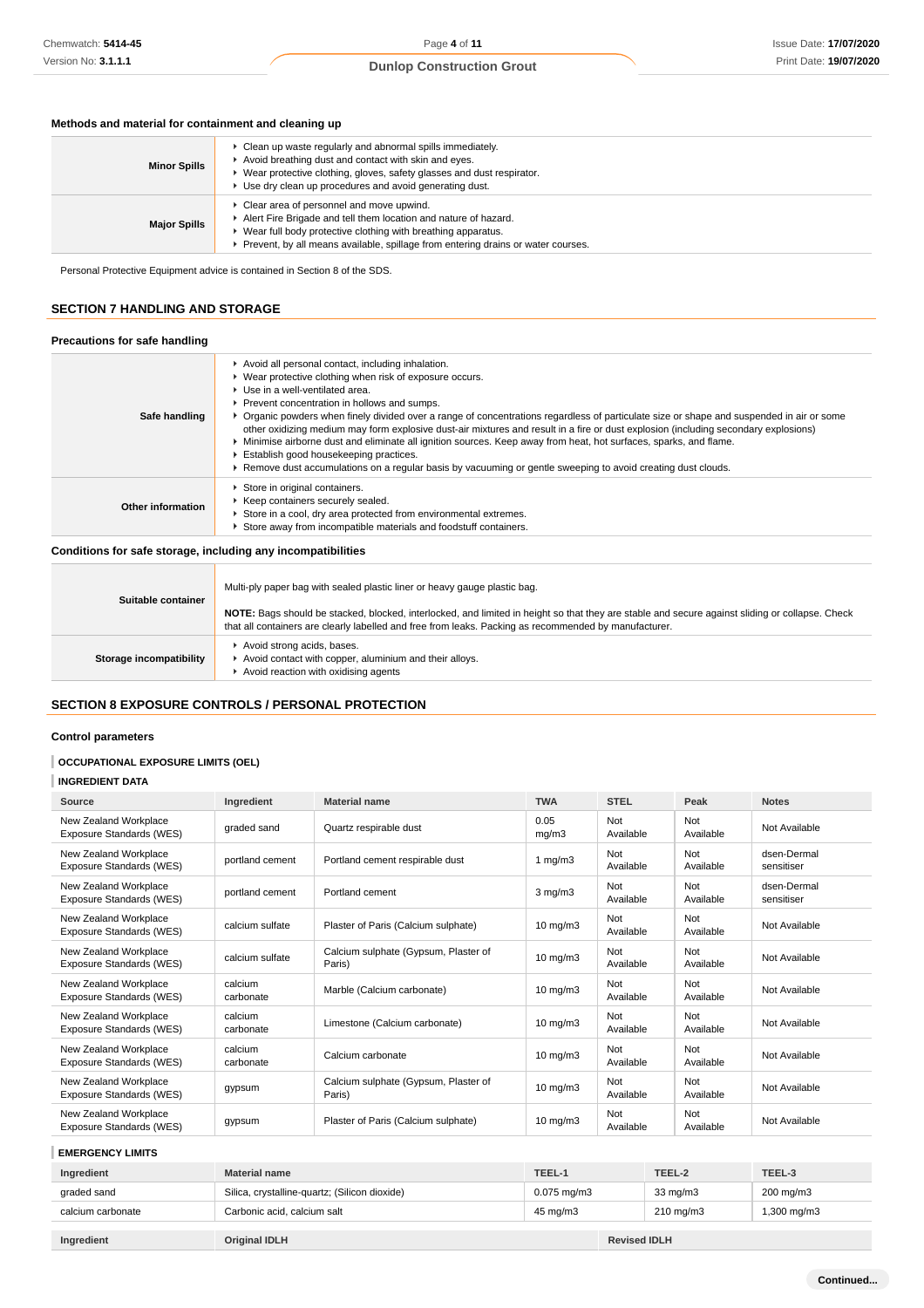| graded sand               | 25 mg/m3 / 50 mg/m3 | Not Available |
|---------------------------|---------------------|---------------|
| portland cement           | 5,000 mg/m3         | Not Available |
| calcium sulfate           | Not Available       | Not Available |
| calcium aluminate sulfate | Not Available       | Not Available |
| blast furnace slag        | Not Available       | Not Available |
| calcium carbonate         | Not Available       | Not Available |
| gypsum                    | Not Available       | Not Available |

## **Exposure controls**

| Appropriate engineering<br>controls | Engineering controls are used to remove a hazard or place a barrier between the worker and the hazard. Well-designed engineering controls can<br>be highly effective in protecting workers and will typically be independent of worker interactions to provide this high level of protection.<br>The basic types of engineering controls are:<br>Process controls which involve changing the way a job activity or process is done to reduce the risk.<br>Enclosure and/or isolation of emission source which keeps a selected hazard "physically" away from the worker and ventilation that strategically<br>"adds" and "removes" air in the work environment.                                                                                                                                                                                                                                                                                                                                                                                                                                                                                                                                                                                                                                                                                                                                                                                                                                                                                                                                                                                                                                                                                                                                            |
|-------------------------------------|------------------------------------------------------------------------------------------------------------------------------------------------------------------------------------------------------------------------------------------------------------------------------------------------------------------------------------------------------------------------------------------------------------------------------------------------------------------------------------------------------------------------------------------------------------------------------------------------------------------------------------------------------------------------------------------------------------------------------------------------------------------------------------------------------------------------------------------------------------------------------------------------------------------------------------------------------------------------------------------------------------------------------------------------------------------------------------------------------------------------------------------------------------------------------------------------------------------------------------------------------------------------------------------------------------------------------------------------------------------------------------------------------------------------------------------------------------------------------------------------------------------------------------------------------------------------------------------------------------------------------------------------------------------------------------------------------------------------------------------------------------------------------------------------------------|
| <b>Personal protection</b>          |                                                                                                                                                                                                                                                                                                                                                                                                                                                                                                                                                                                                                                                                                                                                                                                                                                                                                                                                                                                                                                                                                                                                                                                                                                                                                                                                                                                                                                                                                                                                                                                                                                                                                                                                                                                                            |
| Eye and face protection             | ▶ Safety glasses with unperforated side shields may be used where continuous eye protection is desirable, as in laboratories; spectacles are<br>not sufficient where complete eye protection is needed such as when handling bulk-quantities, where there is a danger of splashing, or if the<br>material may be under pressure.<br>▶ Chemical goggles.whenever there is a danger of the material coming in contact with the eyes; goggles must be properly fitted.<br>Full face shield (20 cm, 8 in minimum) may be required for supplementary but never for primary protection of eyes; these afford face<br>protection.<br>Alternatively a gas mask may replace splash goggles and face shields.                                                                                                                                                                                                                                                                                                                                                                                                                                                                                                                                                                                                                                                                                                                                                                                                                                                                                                                                                                                                                                                                                                        |
| <b>Skin protection</b>              | See Hand protection below                                                                                                                                                                                                                                                                                                                                                                                                                                                                                                                                                                                                                                                                                                                                                                                                                                                                                                                                                                                                                                                                                                                                                                                                                                                                                                                                                                                                                                                                                                                                                                                                                                                                                                                                                                                  |
| Hands/feet protection               | Elbow length PVC gloves<br><b>NOTE:</b><br>The material may produce skin sensitisation in predisposed individuals. Care must be taken, when removing gloves and other protective<br>equipment, to avoid all possible skin contact.<br>► Contaminated leather items, such as shoes, belts and watch-bands should be removed and destroyed.<br>The selection of suitable gloves does not only depend on the material, but also on further marks of quality which vary from manufacturer to<br>manufacturer. Where the chemical is a preparation of several substances, the resistance of the glove material can not be calculated in advance<br>and has therefore to be checked prior to the application.<br>The exact break through time for substances has to be obtained from the manufacturer of the protective gloves and has to be observed when<br>making a final choice.<br>Personal hygiene is a key element of effective hand care.<br>▶ Neoprene rubber gloves<br>Experience indicates that the following polymers are suitable as glove materials for protection against undissolved, dry solids, where abrasive<br>particles are not present.<br>• polychloroprene.<br>nitrile rubber.<br>butyl rubber.                                                                                                                                                                                                                                                                                                                                                                                                                                                                                                                                                                                         |
| <b>Body protection</b>              | See Other protection below                                                                                                                                                                                                                                                                                                                                                                                                                                                                                                                                                                                                                                                                                                                                                                                                                                                                                                                                                                                                                                                                                                                                                                                                                                                                                                                                                                                                                                                                                                                                                                                                                                                                                                                                                                                 |
| Other protection                    | Employees working with confirmed human carcinogens should be provided with, and be required to wear, clean, full body protective clothing<br>(smocks, coveralls, or long-sleeved shirt and pants), shoe covers and gloves prior to entering the regulated area. [AS/NZS ISO 6529:2006 or<br>national equivalent]<br>Employees engaged in handling operations involving carcinogens should be provided with, and required to wear and use half-face filter-type<br>respirators with filters for dusts, mists and fumes, or air purifying canisters or cartridges. A respirator affording higher levels of protection may<br>be substituted. [AS/NZS 1715 or national equivalent]<br>Emergency deluge showers and eyewash fountains, supplied with potable water, should be located near, within sight of, and on the same<br>level with locations where direct exposure is likely.<br>► Prior to each exit from an area containing confirmed human carcinogens, employees should be required to remove and leave protective<br>clothing and equipment at the point of exit and at the last exit of the day, to place used clothing and equipment in impervious containers at<br>the point of exit for purposes of decontamination or disposal. The contents of such impervious containers must be identified with suitable<br>labels. For maintenance and decontamination activities, authorized employees entering the area should be provided with and required to<br>wear clean, impervious garments, including gloves, boots and continuous-air supplied hood.<br>▶ Prior to removing protective garments the employee should undergo decontamination and be required to shower upon removal of the<br>garments and hood.<br>• Overalls.<br>▶ P.V.C apron.<br>▶ Barrier cream.<br>Skin cleansing cream. |

# **Respiratory protection**

Particulate. (AS/NZS 1716 & 1715, EN 143:2000 & 149:001, ANSI Z88 or national equivalent)

| <b>Required Minimum Protection Factor</b> | <b>Half-Face Respirator</b> | <b>Full-Face Respirator</b> | <b>Powered Air Respirator</b> |
|-------------------------------------------|-----------------------------|-----------------------------|-------------------------------|
| up to 10 x ES                             | P <sub>1</sub>              |                             | PAPR-P1                       |
|                                           | Air-line*                   |                             |                               |
| up to $50 \times ES$                      | Air-line**                  | P <sub>2</sub>              | PAPR-P2                       |
| up to $100 \times ES$                     |                             | P <sub>3</sub>              |                               |
|                                           |                             | Air-line*                   |                               |
| $100 + x ES$                              |                             | Air-line**                  | PAPR-P3                       |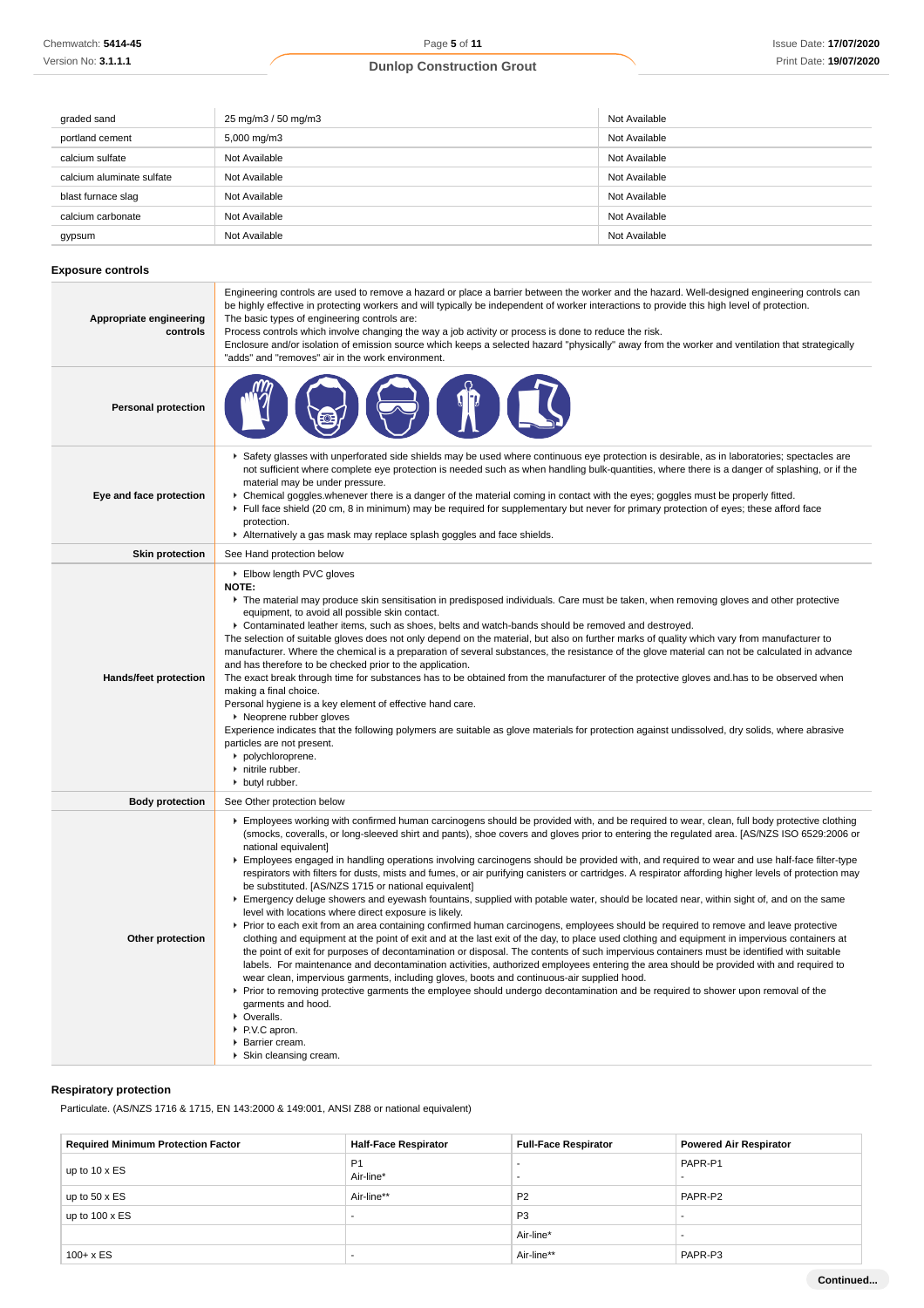\* - Negative pressure demand \*\* - Continuous flow

A(All classes) = Organic vapours, B AUS or B1 = Acid gasses, B2 = Acid gas or hydrogen cyanide(HCN), B3 = Acid gas or hydrogen cyanide(HCN), E = Sulfur dioxide(SO2), G = Agricultural chemicals, K = Ammonia(NH3), Hg = Mercury, NO = Oxides of nitrogen, MB = Methyl bromide, AX = Low boiling point organic compounds(below 65 degC)

- Respirators may be necessary when engineering and administrative controls do not adequately prevent exposures.
- F The decision to use respiratory protection should be based on professional judgment that takes into account toxicity information, exposure measurement data, and frequency and likelihood of the worker's exposure - ensure users are not subject to high thermal loads which may result in heat stress or distress due to personal protective equipment (powered, positive flow, full face apparatus may be an option).
- Published occupational exposure limits, where they exist, will assist in determining the adequacy of the selected respiratory protection. These may be government mandated or vendor recommended.
- ▶ Certified respirators will be useful for protecting workers from inhalation of particulates when properly selected and fit tested as part of a complete respiratory protection program.
- Use approved positive flow mask if significant quantities of dust becomes airborne.
- **F** Try to avoid creating dust conditions.

## **SECTION 9 PHYSICAL AND CHEMICAL PROPERTIES**

#### **Information on basic physical and chemical properties**

| Appearance                                      | Grey powder; insoluble in water. |                                            |                |
|-------------------------------------------------|----------------------------------|--------------------------------------------|----------------|
|                                                 |                                  |                                            |                |
| <b>Physical state</b>                           | <b>Divided Solid</b>             | Relative density (Water = 1)               | Not Available  |
| Odour                                           | Not Available                    | Partition coefficient n-octanol<br>/ water | Not Available  |
| <b>Odour threshold</b>                          | Not Available                    | Auto-ignition temperature (°C)             | Not Applicable |
| pH (as supplied)                                | Not Applicable                   | Decomposition temperature                  | Not Available  |
| Melting point / freezing point<br>$(^{\circ}C)$ | Not Available                    | Viscosity (cSt)                            | Not Applicable |
| Initial boiling point and boiling<br>range (°C) | Not Applicable                   | Molecular weight (g/mol)                   | Not Applicable |
| Flash point (°C)                                | Not Applicable                   | <b>Taste</b>                               | Not Available  |
| <b>Evaporation rate</b>                         | Not Available                    | <b>Explosive properties</b>                | Not Available  |
| Flammability                                    | Not Applicable                   | <b>Oxidising properties</b>                | Not Available  |
| Upper Explosive Limit (%)                       | Not Applicable                   | Surface Tension (dyn/cm or<br>$mN/m$ )     | Not Applicable |
| Lower Explosive Limit (%)                       | Not Applicable                   | <b>Volatile Component (%vol)</b>           | Not Available  |
| Vapour pressure (kPa)                           | Not Applicable                   | Gas group                                  | Not Available  |
| Solubility in water                             | Immiscible                       | pH as a solution (1%)                      | Not Applicable |
| Vapour density $(Air = 1)$                      | Not Available                    | VOC g/L                                    | Not Available  |

# **SECTION 10 STABILITY AND REACTIVITY**

| Reactivity                                 | See section 7                                                                                                                        |
|--------------------------------------------|--------------------------------------------------------------------------------------------------------------------------------------|
| <b>Chemical stability</b>                  | • Unstable in the presence of incompatible materials.<br>▶ Product is considered stable.<br>Hazardous polymerisation will not occur. |
| Possibility of hazardous<br>reactions      | See section 7                                                                                                                        |
| <b>Conditions to avoid</b>                 | See section 7                                                                                                                        |
| Incompatible materials                     | See section 7                                                                                                                        |
| <b>Hazardous decomposition</b><br>products | See section 5                                                                                                                        |

#### **SECTION 11 TOXICOLOGICAL INFORMATION**

**Information on toxicological effects**

| <b>Inhaled</b>      | The material can cause respiratory irritation in some persons. The body's response to such irritation can cause further lung damage.<br>Inhalation of dusts, generated by the material during the course of normal handling, may be damaging to the health of the individual.<br>Persons with impaired respiratory function, airway diseases and conditions such as emphysema or chronic bronchitis, may incur further disability<br>if excessive concentrations of particulate are inhaled.<br>If prior damage to the circulatory or nervous systems has occurred or if kidney damage has been sustained, proper screenings should be<br>conducted on individuals who may be exposed to further risk if handling and use of the material result<br>in excessive exposures.<br>Effects on lungs are significantly enhanced in the presence of respirable particles. |
|---------------------|---------------------------------------------------------------------------------------------------------------------------------------------------------------------------------------------------------------------------------------------------------------------------------------------------------------------------------------------------------------------------------------------------------------------------------------------------------------------------------------------------------------------------------------------------------------------------------------------------------------------------------------------------------------------------------------------------------------------------------------------------------------------------------------------------------------------------------------------------------------------|
| Ingestion           | Accidental ingestion of the material may be damaging to the health of the individual.                                                                                                                                                                                                                                                                                                                                                                                                                                                                                                                                                                                                                                                                                                                                                                               |
| <b>Skin Contact</b> | This material can cause inflammation of the skin on contact in some persons.<br>The material may accentuate any pre-existing dermatitis condition<br>Skin contact may result in severe irritation particularly to broken skin. Ulceration known as "chrome ulcers" may develop. Chrome ulcers and skin<br>cancer are significantly related.<br>Open cuts, abraded or irritated skin should not be exposed to this material<br>Entry into the blood-stream, through, for example, cuts, abrasions or lesions, may produce systemic injury with harmful effects. Examine the skin<br>prior to the use of the material and ensure that any external damage is suitably protected.                                                                                                                                                                                      |
| Eye                 | If applied to the eyes, this material causes severe eye damage.                                                                                                                                                                                                                                                                                                                                                                                                                                                                                                                                                                                                                                                                                                                                                                                                     |
|                     |                                                                                                                                                                                                                                                                                                                                                                                                                                                                                                                                                                                                                                                                                                                                                                                                                                                                     |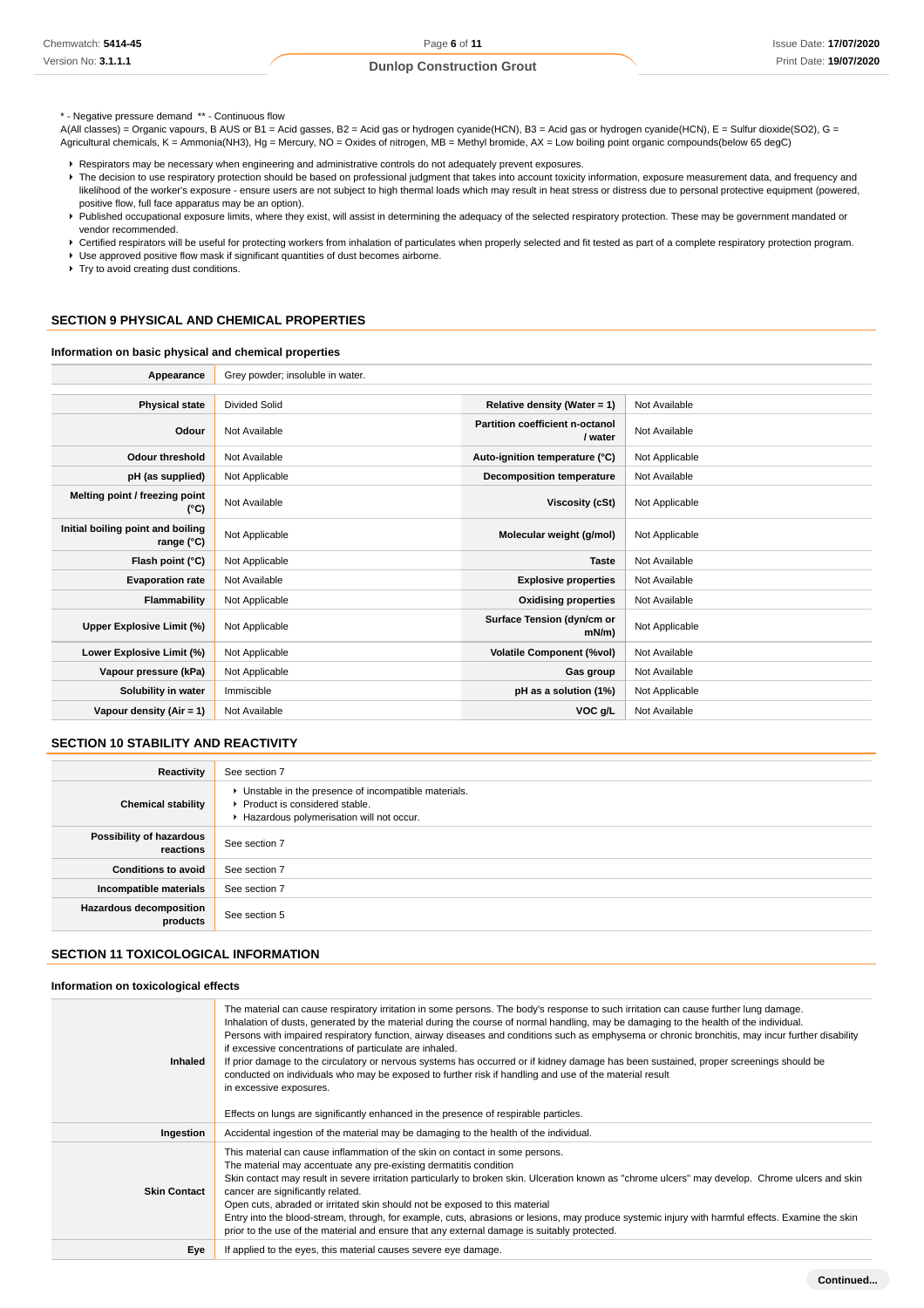| <b>Chronic</b> | Long-term exposure to respiratory irritants may result in airways disease, involving difficulty breathing and related whole-body problems.<br>Strong evidence exists that this substance may cause irreversible mutations (though not lethal) even following a single exposure.<br>Skin contact with the material is more likely to cause a sensitisation reaction in some persons compared to the general population.<br>Substance accumulation, in the human body, may occur and may cause some concern following repeated or long-term occupational exposure.<br>Red blood cells and rabbit alveolar macrophages exposed to calcium silicate insulation materials in vitro showed haemolysis in one study but not<br>in another. Both studies showed the substance to be more cytotoxic than titanium dioxide but less toxic than asbestos.<br>In a small cohort mortality study of workers in a wollastonite quarry, the observed number of deaths from all cancers combined and lung cancer<br>were lower than expected. Wollastonite is a calcium inosilicate mineral (CaSiO3).<br>Amorphous silicas generally are less hazardous than crystalline silicas, but the former can be converted to the latter on heating and subsequent<br>cooling. Inhalation of dusts containing crystalline silicas may lead to silicosis, a disabling lung disease that may take years to develop.<br>Exposure to large doses of aluminium has been connected with the degenerative brain disease Alzheimer's Disease.<br>Cement contact dermatitis (CCD) may occur when contact shows an allergic response, which may progress to sensitisation. Sensitisation is due<br>to soluble chromates (chromate compounds) present in trace amounts in some cements and cement products. Soluble chromates readily<br>penetrate intact skin. Cement dermatitis can be characterised by fissures, eczematous rash, dystrophic nails, and dry skin; acute contact with<br>highly alkaline mixtures may cause localised necrosis.<br>Prolonged inhalation of high concentrations of magnesite (magnesium carbonate) dust caused pulmonary deposition and retention. Roasted<br>magnesite (magnesium oxide) produced a greater degree of fibrosis than did crude magnesite. No cases of human systemic poisoning due to<br>exposure to magnesite have been recorded. Pneumoconiosis was found in about 2% of workers exposed to high concentrations of dust from<br>crude or roasted magnesite that also contained 1-3% silicon dioxide.<br>Soluble silicates do not exhibit sensitizing potential. Testing in bacterial and animal experiments have not shown any evidence of them causing<br>mutations or birth defects.<br>Overexposure to the breathable dust may cause coughing, wheezing, difficulty in breathing and impaired lung function. Chronic symptoms may<br>include decreased vital lung capacity and chest infections. Repeated exposures in the workplace to high levels of fine-divided dusts may produce<br>a condition known as pneumoconiosis, which is the lodgement of any inhaled dusts in the lung, irrespective of the effect. This is particularly true<br>when a significant number of particles less than 0.5 microns (1/50000 inch) are present.<br>Chromium (III) is an essential trace mineral. Chronic exposure to chromium (III) irritates the airways, malnourishes the liver and kidneys, causes<br>fluid in the lungs, and adverse effects on white blood cells, and also increases the risk of developing lung cancer.<br>Prolonged or repeated skin contact may cause drying with cracking, irritation and possible dermatitis following. |
|----------------|--------------------------------------------------------------------------------------------------------------------------------------------------------------------------------------------------------------------------------------------------------------------------------------------------------------------------------------------------------------------------------------------------------------------------------------------------------------------------------------------------------------------------------------------------------------------------------------------------------------------------------------------------------------------------------------------------------------------------------------------------------------------------------------------------------------------------------------------------------------------------------------------------------------------------------------------------------------------------------------------------------------------------------------------------------------------------------------------------------------------------------------------------------------------------------------------------------------------------------------------------------------------------------------------------------------------------------------------------------------------------------------------------------------------------------------------------------------------------------------------------------------------------------------------------------------------------------------------------------------------------------------------------------------------------------------------------------------------------------------------------------------------------------------------------------------------------------------------------------------------------------------------------------------------------------------------------------------------------------------------------------------------------------------------------------------------------------------------------------------------------------------------------------------------------------------------------------------------------------------------------------------------------------------------------------------------------------------------------------------------------------------------------------------------------------------------------------------------------------------------------------------------------------------------------------------------------------------------------------------------------------------------------------------------------------------------------------------------------------------------------------------------------------------------------------------------------------------------------------------------------------------------------------------------------------------------------------------------------------------------------------------------------------------------------------------------------------------------------------------------------------------------------------------------------------------------------------------------------------------------------------------------------------------------------------------------------------------------------------------------------------------------------------------------------------------------------------------------------------------------------------------------------------------------------------------------------------------------------------------------------------------------------------------|
|                | Chronic excessive intake of iron have been associated with damage to the liver and pancreas. People with a genetic disposition to poor control<br>over iron are at an increased risk.                                                                                                                                                                                                                                                                                                                                                                                                                                                                                                                                                                                                                                                                                                                                                                                                                                                                                                                                                                                                                                                                                                                                                                                                                                                                                                                                                                                                                                                                                                                                                                                                                                                                                                                                                                                                                                                                                                                                                                                                                                                                                                                                                                                                                                                                                                                                                                                                                                                                                                                                                                                                                                                                                                                                                                                                                                                                                                                                                                                                                                                                                                                                                                                                                                                                                                                                                                                                                                                                        |

|                                                                                       | <b>TOXICITY</b>                                                                                                                        | <b>IRRITATION</b>                                    |  |
|---------------------------------------------------------------------------------------|----------------------------------------------------------------------------------------------------------------------------------------|------------------------------------------------------|--|
| <b>Dunlop Construction Grout</b>                                                      | Not Available                                                                                                                          | Not Available                                        |  |
|                                                                                       | <b>TOXICITY</b>                                                                                                                        | <b>IRRITATION</b>                                    |  |
| graded sand                                                                           | Oral (rat) LD50: =500 mg/kg $^{[2]}$                                                                                                   | Not Available                                        |  |
|                                                                                       | <b>TOXICITY</b>                                                                                                                        | <b>IRRITATION</b>                                    |  |
| portland cement                                                                       | Not Available                                                                                                                          | Not Available                                        |  |
|                                                                                       | <b>TOXICITY</b>                                                                                                                        | <b>IRRITATION</b>                                    |  |
| calcium sulfate                                                                       | Oral (rat) LD50: >1581 mg/kg[1]                                                                                                        | Not Available                                        |  |
|                                                                                       | <b>TOXICITY</b>                                                                                                                        | <b>IRRITATION</b>                                    |  |
| calcium aluminate sulfate                                                             | dermal (rat) LD50: >2000 mg/kg[1]                                                                                                      | Not Available                                        |  |
|                                                                                       | Oral (rat) LD50: >1581 mg/kg[1]                                                                                                        |                                                      |  |
|                                                                                       | <b>TOXICITY</b>                                                                                                                        | <b>IRRITATION</b>                                    |  |
| blast furnace slag                                                                    | dermal (rat) LD50: >4000 mg/kg <sup>[1]</sup>                                                                                          | Eye: no adverse effect observed (not irritating)[1]  |  |
|                                                                                       |                                                                                                                                        | Skin: no adverse effect observed (not irritating)[1] |  |
|                                                                                       | <b>TOXICITY</b>                                                                                                                        | <b>IRRITATION</b>                                    |  |
| calcium carbonate                                                                     | dermal (rat) LD50: >2000 mg/kg $[1]$                                                                                                   | Eye (rabbit): 0.75 mg/24h - SEVERE                   |  |
|                                                                                       | Oral (rat) LD50: >2000 mg/kg[1]                                                                                                        | Eye: no adverse effect observed (not irritating)[1]  |  |
|                                                                                       |                                                                                                                                        | Skin (rabbit): 500 mg/24h-moderate                   |  |
|                                                                                       |                                                                                                                                        | Skin: no adverse effect observed (not irritating)[1] |  |
|                                                                                       | <b>TOXICITY</b>                                                                                                                        | <b>IRRITATION</b>                                    |  |
| gypsum                                                                                | Oral (rat) LD50: >1581 mg/kg[1]                                                                                                        | Not Available                                        |  |
| Legend:                                                                               | 1. Value obtained from Europe ECHA Registered Substances - Acute toxicity 2.* Value obtained from manufacturer's SDS. Unless otherwise |                                                      |  |
| specified data extracted from RTECS - Register of Toxic Effect of chemical Substances |                                                                                                                                        |                                                      |  |

| <b>PORTLAND CEMENT</b>                     | The following information refers to contact allergens as a group and may not be specific to this product.<br>Contact allergies quickly manifest themselves as contact eczema, more rarely as urticaria or Quincke's oedema. The pathogenesis of contact<br>eczema involves a cell-mediated (T lymphocytes) immune reaction of the delayed type. Other allergic skin reactions, e.g. contact urticaria,<br>involve antibody-mediated immune reactions. The significance of the contact allergen is not simply determined by its sensitisation potential: the<br>distribution of the substance and the opportunities for contact with it are equally important. |
|--------------------------------------------|---------------------------------------------------------------------------------------------------------------------------------------------------------------------------------------------------------------------------------------------------------------------------------------------------------------------------------------------------------------------------------------------------------------------------------------------------------------------------------------------------------------------------------------------------------------------------------------------------------------------------------------------------------------|
| <b>CALCIUM ALUMINATE</b><br><b>SULFATE</b> | For calcium:<br>Toxicity from calcium is not common, because the gastrointestinal tract normally limits the amount of calcium absorbed. Therefore, short-term<br>intake of large amounts of calcium does not generally produce any ill effects aside from constipation and an increased risk of kidney stones.<br>However, more severe toxicity can occur when excess calcium is ingested over long periods, or when calcium is combined with increased<br>amounts of vitamin D, which increases calcium absorption. Calcium toxicity is also found sometimes after excessive administration of calcium via<br>a vein.                                        |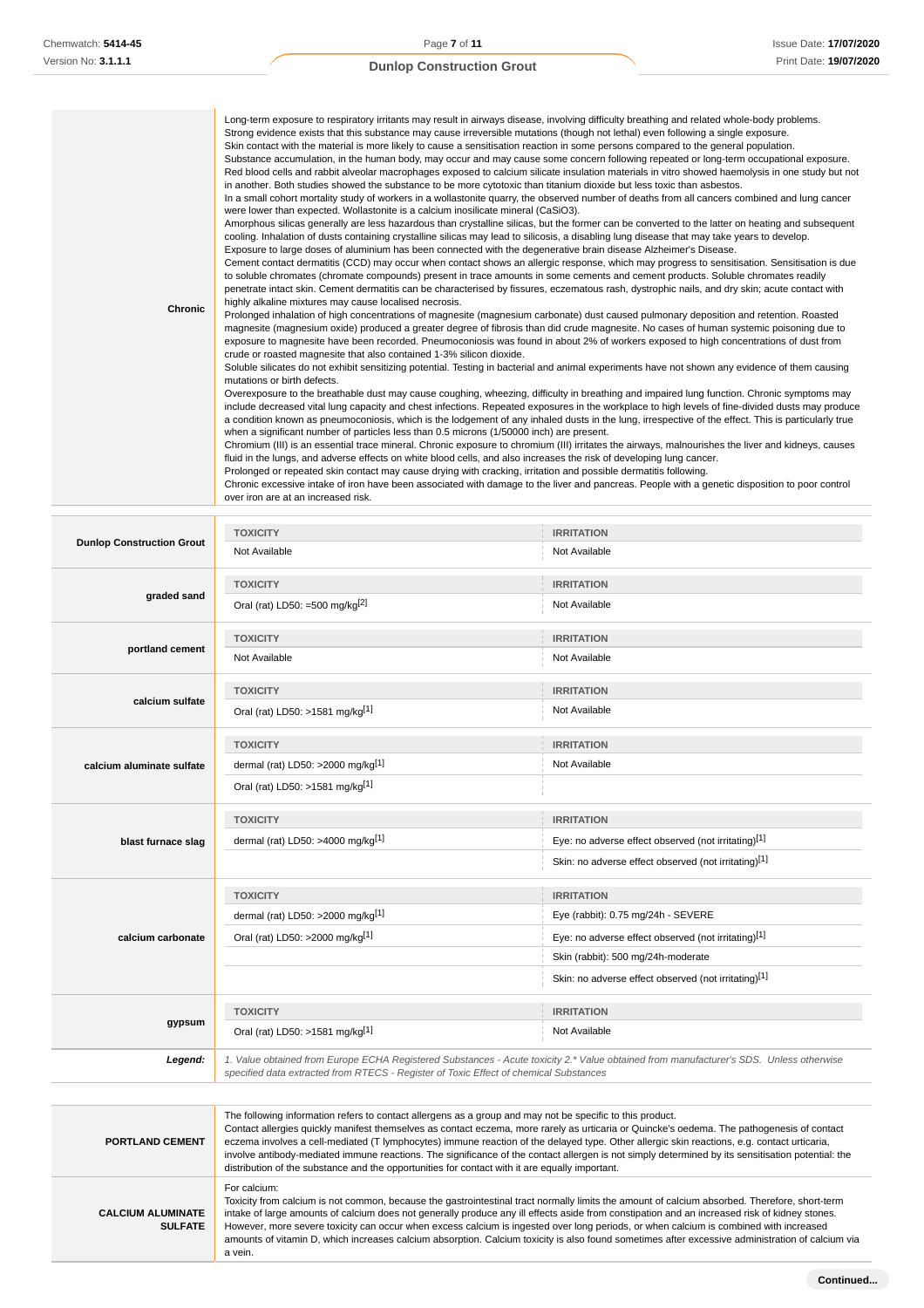| <b>BLAST FURNACE SLAG</b>                                                                                                                              | For silica amorphous:<br>Derived No Adverse Effects Level (NOAEL) in the range of 1000 mg/kg/d.<br>In humans, synthetic amorphous silica (SAS) is essentially non-toxic by mouth, skin or eyes, and by inhalation. Epidemiology studies show little<br>evidence of adverse health effects due to SAS. Repeated exposure (without personal protection) may cause mechanical irritation of the eye and<br>drying/cracking of the skin.<br>When experimental animals inhale synthetic amorphous silica (SAS) dust, it dissolves in the lung fluid and is rapidly eliminated. If swallowed, the<br>vast majority of SAS is excreted in the faeces and there is little accumulation in the body.                                                                                                  |                                 |                                                                                                    |
|--------------------------------------------------------------------------------------------------------------------------------------------------------|----------------------------------------------------------------------------------------------------------------------------------------------------------------------------------------------------------------------------------------------------------------------------------------------------------------------------------------------------------------------------------------------------------------------------------------------------------------------------------------------------------------------------------------------------------------------------------------------------------------------------------------------------------------------------------------------------------------------------------------------------------------------------------------------|---------------------------------|----------------------------------------------------------------------------------------------------|
| <b>CALCIUM CARBONATE</b>                                                                                                                               | No evidence of carcinogenic properties. No evidence of mutagenic or teratogenic effects.<br>The material may produce severe irritation to the eye causing pronounced inflammation. Repeated or prolonged exposure to irritants may<br>produce conjunctivitis.<br>The material may cause skin irritation after prolonged or repeated exposure and may produce on contact skin redness, swelling, the production of<br>vesicles, scaling and thickening of the skin.                                                                                                                                                                                                                                                                                                                           |                                 |                                                                                                    |
| <b>GRADED SAND &amp; PORTLAND</b><br><b>CEMENT &amp; CALCIUM</b><br><b>ALUMINATE SULFATE &amp;</b><br><b>BLAST FURNACE SLAG &amp;</b><br><b>GYPSUM</b> | No significant acute toxicological data identified in literature search.                                                                                                                                                                                                                                                                                                                                                                                                                                                                                                                                                                                                                                                                                                                     |                                 |                                                                                                    |
| <b>PORTLAND CEMENT &amp;</b><br><b>CALCIUM SULFATE &amp; BLAST</b><br><b>FURNACE SLAG &amp; CALCIUM</b><br><b>CARBONATE &amp; GYPSUM</b>               | Asthma-like symptoms may continue for months or even years after exposure to the material ends. This may be due to a non-allergic condition<br>known as reactive airways dysfunction syndrome (RADS) which can occur after exposure to high levels of highly irritating compound. Main<br>criteria for diagnosing RADS include the absence of previous airways disease in a non-atopic individual, with sudden onset of persistent<br>asthma-like symptoms within minutes to hours of a documented exposure to the irritant. Other criteria for diagnosis of RADS include a reversible<br>airflow pattern on lung function tests, moderate to severe bronchial hyperreactivity on methacholine challenge testing, and the lack of minimal<br>lymphocytic inflammation, without eosinophilia. |                                 |                                                                                                    |
| <b>CALCIUM SULFATE &amp;</b><br><b>GYPSUM</b>                                                                                                          | Gypsum (calcium sulfate dehydrate) irritates the skin, eye, mucous membranes, and airways. A series of studies involving Gypsum industry<br>workers in Poland reported chronic, non-specific airways diseases.<br>Repeat dose toxicity: Examination of workers at a gypsum manufacturing plant found restrictive defects on long-function tests in those who were<br>chronically exposed to gypsum dust.<br>Synergistic/antagonistic effects: Gypsum appears to be protective on quartz toxicity in animal testing.                                                                                                                                                                                                                                                                          |                                 |                                                                                                    |
| <b>Acute Toxicity</b>                                                                                                                                  | ×                                                                                                                                                                                                                                                                                                                                                                                                                                                                                                                                                                                                                                                                                                                                                                                            | Carcinogenicity                 | ×                                                                                                  |
| <b>Skin Irritation/Corrosion</b>                                                                                                                       | ✔                                                                                                                                                                                                                                                                                                                                                                                                                                                                                                                                                                                                                                                                                                                                                                                            | Reproductivity                  | ×                                                                                                  |
| <b>Serious Eye Damage/Irritation</b>                                                                                                                   | ✔                                                                                                                                                                                                                                                                                                                                                                                                                                                                                                                                                                                                                                                                                                                                                                                            | <b>STOT - Single Exposure</b>   | $\checkmark$                                                                                       |
| <b>Respiratory or Skin</b><br>sensitisation                                                                                                            | ✔                                                                                                                                                                                                                                                                                                                                                                                                                                                                                                                                                                                                                                                                                                                                                                                            | <b>STOT - Repeated Exposure</b> | ✔                                                                                                  |
| <b>Mutagenicity</b>                                                                                                                                    | ✔                                                                                                                                                                                                                                                                                                                                                                                                                                                                                                                                                                                                                                                                                                                                                                                            | <b>Aspiration Hazard</b>        | ×                                                                                                  |
|                                                                                                                                                        |                                                                                                                                                                                                                                                                                                                                                                                                                                                                                                                                                                                                                                                                                                                                                                                              | Leaend:                         | $\blacktriangleright$ - Data either not available or does not fill the criteria for classification |

 $\blacktriangleright$  – Data available to make classification

# **SECTION 12 ECOLOGICAL INFORMATION**

## **Toxicity**

|                                  | <b>ENDPOINT</b>  | <b>TEST DURATION (HR)</b> | <b>SPECIES</b>                           | VALUE            | <b>SOURCE</b>           |
|----------------------------------|------------------|---------------------------|------------------------------------------|------------------|-------------------------|
| <b>Dunlop Construction Grout</b> | Not<br>Available | Not Available             | Not Available                            | Not<br>Available | Not<br>Available        |
|                                  | <b>ENDPOINT</b>  | <b>TEST DURATION (HR)</b> | <b>SPECIES</b>                           | <b>VALUE</b>     | <b>SOURCE</b>           |
| graded sand                      | Not<br>Available | Not Available             | Not Available                            | Not<br>Available | Not<br>Available        |
|                                  | <b>ENDPOINT</b>  | <b>TEST DURATION (HR)</b> | <b>SPECIES</b>                           | VALUE            | <b>SOURCE</b>           |
| portland cement                  | Not<br>Available | Not Available             | Not Available                            | Not<br>Available | Not<br>Available        |
|                                  | <b>ENDPOINT</b>  | <b>TEST DURATION (HR)</b> | <b>SPECIES</b>                           | <b>VALUE</b>     | <b>SOURCE</b>           |
|                                  | <b>LC50</b>      | 96                        | Fish<br>>1-970mg/L                       |                  | $\overline{2}$          |
| calcium sulfate                  | <b>EC50</b>      | 72                        | Algae or other aquatic plants<br>>79mg/L |                  | $\overline{2}$          |
|                                  | EC <sub>0</sub>  | 96                        | Crustacea                                | $=1255.000$ mg/L | $\overline{1}$          |
|                                  | <b>NOEC</b>      | 504                       | Crustacea                                | 360mg/L          | 4                       |
| calcium aluminate sulfate        | <b>ENDPOINT</b>  | <b>TEST DURATION (HR)</b> | <b>SPECIES</b>                           | <b>VALUE</b>     | <b>SOURCE</b>           |
|                                  | <b>LC50</b>      | 96                        | Fish                                     | $>83$ mg/L       | $\overline{2}$          |
|                                  | <b>EC50</b>      | 48                        | Crustacea                                | $6.8$ mg/L       | $\overline{2}$          |
|                                  | <b>EC50</b>      | 72                        | Algae or other aquatic plants            | 4.8mg/L          | $\overline{\mathbf{c}}$ |
| blast furnace slag               | <b>ENDPOINT</b>  | <b>TEST DURATION (HR)</b> | <b>SPECIES</b>                           | VALUE            | <b>SOURCE</b>           |
|                                  | <b>LC50</b>      | 96                        | Fish                                     | >100000mg/L      | $\overline{2}$          |
|                                  | <b>EC50</b>      | 48                        | Crustacea                                | $>100$ mg/L      | 2                       |
|                                  | EC50             | 72                        | Algae or other aquatic plants            | $>100$ mg/L      | $\overline{2}$          |
|                                  | EC10             | 504                       | Crustacea                                | $5-mg/L$         | 2                       |
|                                  | <b>NOEC</b>      | 504                       | Crustacea                                | 1-563mg/L        | $\overline{2}$          |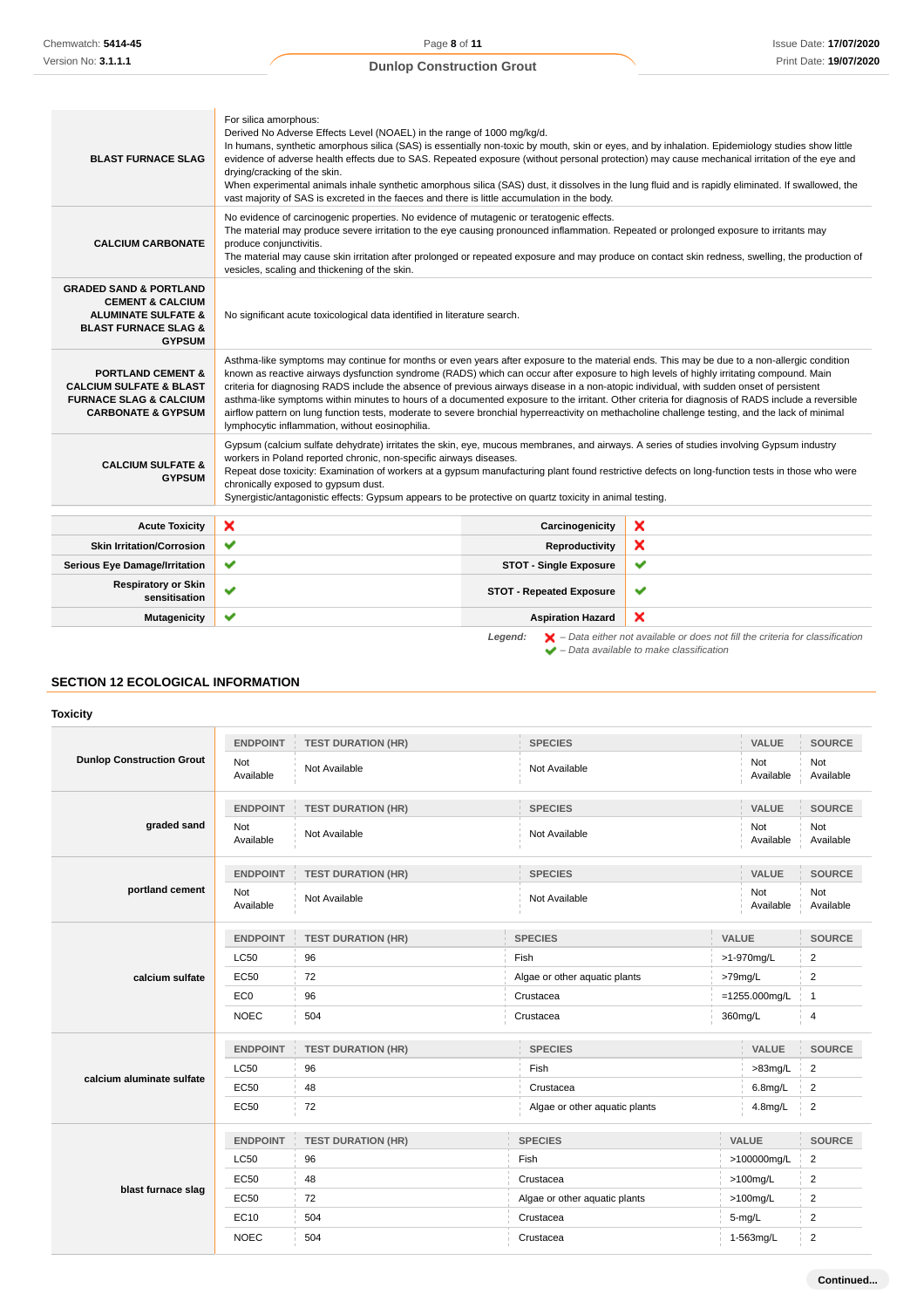|                   | <b>ENDPOINT</b>                                                                                                                                                                                                                                                                                                                                                                                 | <b>TEST DURATION (HR)</b> | <b>SPECIES</b>                | <b>VALUE</b>     | <b>SOURCE</b>  |
|-------------------|-------------------------------------------------------------------------------------------------------------------------------------------------------------------------------------------------------------------------------------------------------------------------------------------------------------------------------------------------------------------------------------------------|---------------------------|-------------------------------|------------------|----------------|
|                   | LC50                                                                                                                                                                                                                                                                                                                                                                                            | 96                        | Fish                          | >56000mg/L       | $\overline{4}$ |
| calcium carbonate | <b>EC50</b>                                                                                                                                                                                                                                                                                                                                                                                     | 72                        | Algae or other aquatic plants | $>14$ mg/L       | 2              |
|                   | EC10                                                                                                                                                                                                                                                                                                                                                                                            | 72                        | Algae or other aquatic plants | $>14$ mg/L       | $\overline{2}$ |
|                   | <b>NOEC</b>                                                                                                                                                                                                                                                                                                                                                                                     | 72                        | Algae or other aquatic plants | 14mg/L           | 2              |
|                   |                                                                                                                                                                                                                                                                                                                                                                                                 |                           |                               |                  |                |
|                   | <b>ENDPOINT</b>                                                                                                                                                                                                                                                                                                                                                                                 | <b>TEST DURATION (HR)</b> | <b>SPECIES</b>                | <b>VALUE</b>     | <b>SOURCE</b>  |
|                   | LC50                                                                                                                                                                                                                                                                                                                                                                                            | 96                        | Fish                          | >1-970mg/L       | $\overline{2}$ |
| gypsum            | <b>EC50</b>                                                                                                                                                                                                                                                                                                                                                                                     | 72                        | Algae or other aquatic plants | $>79$ mg/L       |                |
|                   | EC0                                                                                                                                                                                                                                                                                                                                                                                             | 96                        | Crustacea                     | $=1255.000$ mg/L |                |
|                   | <b>NOEC</b>                                                                                                                                                                                                                                                                                                                                                                                     | 504                       | Crustacea                     | 360mg/L          | $\overline{4}$ |
| Legend:           | Extracted from 1. IUCLID Toxicity Data 2. Europe ECHA Registered Substances - Ecotoxicological Information - Aquatic Toxicity 3. EPIWIN Suite<br>V3.12 (QSAR) - Aquatic Toxicity Data (Estimated) 4. US EPA, Ecotox database - Aquatic Toxicity Data 5. ECETOC Aquatic Hazard Assessment<br>Data 6. NITE (Japan) - Bioconcentration Data 7. METI (Japan) - Bioconcentration Data 8. Vendor Data |                           |                               |                  |                |

# **DO NOT** discharge into sewer or waterways.

#### **Persistence and degradability**

| Ingredient      | Persistence: Water/Soil | <b>Persistence: Air</b> |
|-----------------|-------------------------|-------------------------|
| calcium sulfate | <b>HIGH</b>             | <b>HIGH</b>             |
| gypsum          | <b>HIGH</b>             | <b>HIGH</b>             |

## **Bioaccumulative potential**

| Ingredient      | <b>Bioaccumulation</b>    |
|-----------------|---------------------------|
| calcium sulfate | LOW (LogKOW = $-2.2002$ ) |
| gypsum          | LOW (LogKOW = $-2.2002$ ) |

#### **Mobility in soil**

| Ingredient      | <b>Mobility</b>       |
|-----------------|-----------------------|
| calcium sulfate | LOW ( $KOC = 6.124$ ) |
| gypsum          | LOW ( $KOC = 6.124$ ) |

# **SECTION 13 DISPOSAL CONSIDERATIONS**

#### **Waste treatment methods**

|--|

Ensure that the hazardous substance is disposed in accordance with the Hazardous Substances (Disposal) Notice 2017

#### **Disposal Requirements**

Packages that have been in direct contact with the hazardous substance must be only disposed if the hazardous substance was appropriately removed and cleaned out from the package. The package must be disposed according to the manufacturer's directions taking into account the material it is made of. Packages which hazardous content have been appropriately treated and removed may be recycled.

The hazardous substance must only be disposed if it has been treated by a method that changed the characteristics or composition of the substance and it is no longer hazardous.

# **SECTION 14 TRANSPORT INFORMATION**

## **Labels Required**

| NK |
|----|
|    |

**Land transport (UN): NOT REGULATED FOR TRANSPORT OF DANGEROUS GOODS**

**Air transport (ICAO-IATA / DGR): NOT REGULATED FOR TRANSPORT OF DANGEROUS GOODS**

#### **Sea transport (IMDG-Code / GGVSee): NOT REGULATED FOR TRANSPORT OF DANGEROUS GOODS**

**Transport in bulk according to Annex II of MARPOL and the IBC code** Not Applicable

# **SECTION 15 REGULATORY INFORMATION**

**Safety, health and environmental regulations / legislation specific for the substance or mixture**

**Continued...**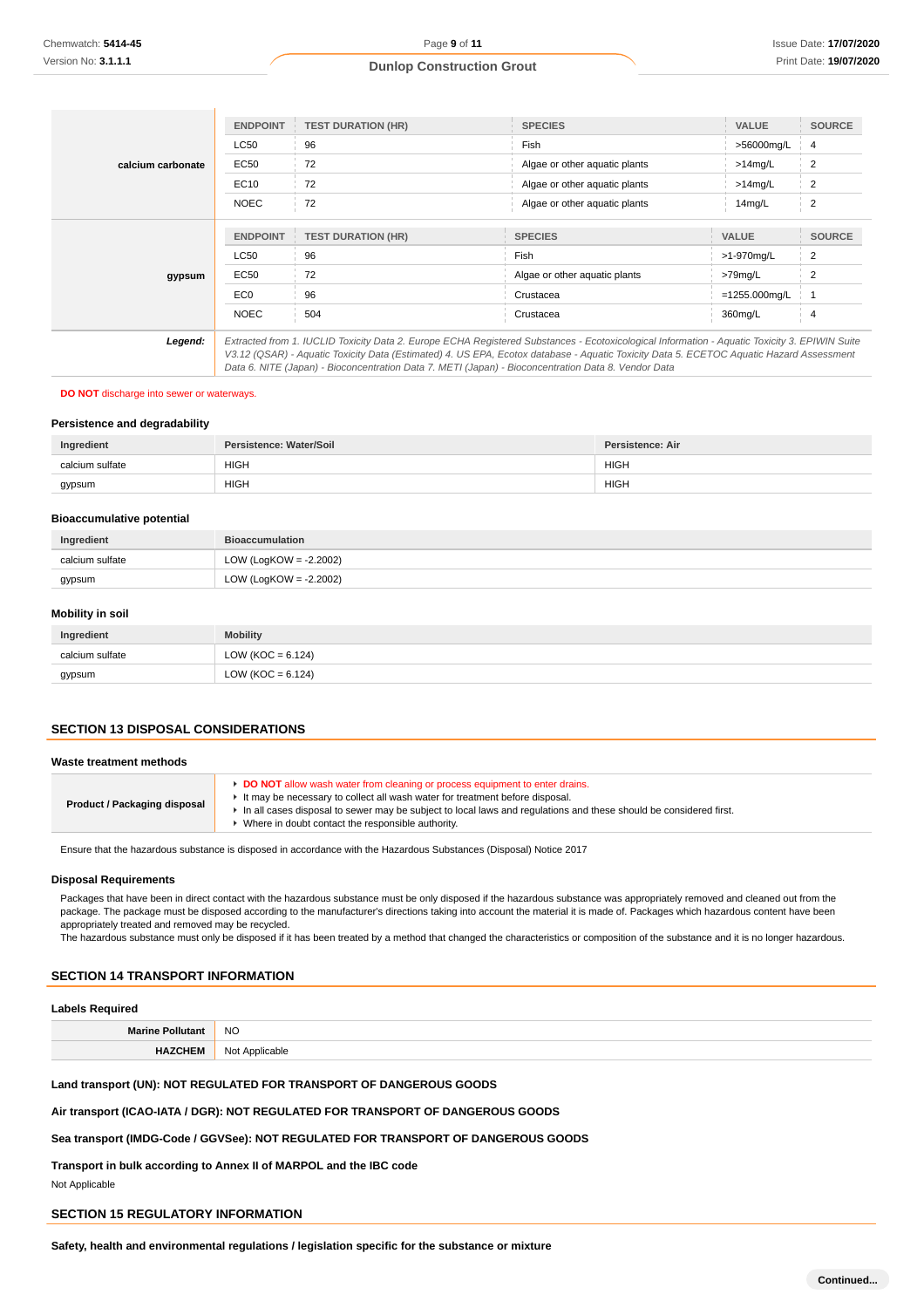This substance is to be managed using the conditions specified in an applicable Group Standard

| <b>HSR Number</b>                                                                                                                                 | <b>Group Standard</b>                                                             |                                                                                                                      |
|---------------------------------------------------------------------------------------------------------------------------------------------------|-----------------------------------------------------------------------------------|----------------------------------------------------------------------------------------------------------------------|
| HSR002670                                                                                                                                         | Surface Coatings and Colourants (Subsidiary Hazard) Group Standard 2017           |                                                                                                                      |
|                                                                                                                                                   | <b>GRADED SAND IS FOUND ON THE FOLLOWING REGULATORY LISTS</b>                     |                                                                                                                      |
| Chemical Footprint Project - Chemicals of High Concern List<br>International Agency for Research on Cancer (IARC) - Agents Classified by the IARC |                                                                                   | New Zealand Hazardous Substances and New Organisms (HSNO) Act - Classification<br>of Chemicals                       |
| Monographs<br>International Agency for Research on Cancer (IARC) - Agents Classified by the IARC                                                  |                                                                                   | New Zealand Hazardous Substances and New Organisms (HSNO) Act - Classification<br>of Chemicals - Classification Data |
| Monographs - Group 1 : Carcinogenic to humans                                                                                                     |                                                                                   | New Zealand Inventory of Chemicals (NZIoC)                                                                           |
| New Zealand Approved Hazardous Substances with controls                                                                                           |                                                                                   | New Zealand Workplace Exposure Standards (WES)                                                                       |
|                                                                                                                                                   | PORTLAND CEMENT IS FOUND ON THE FOLLOWING REGULATORY LISTS                        |                                                                                                                      |
| New Zealand Inventory of Chemicals (NZIoC)                                                                                                        |                                                                                   | New Zealand Workplace Exposure Standards (WES)                                                                       |
|                                                                                                                                                   | <b>CALCIUM SULFATE IS FOUND ON THE FOLLOWING REGULATORY LISTS</b>                 |                                                                                                                      |
| New Zealand Inventory of Chemicals (NZIoC)                                                                                                        |                                                                                   | New Zealand Workplace Exposure Standards (WES)                                                                       |
|                                                                                                                                                   | CALCIUM ALUMINATE SULFATE IS FOUND ON THE FOLLOWING REGULATORY LISTS              |                                                                                                                      |
| New Zealand Inventory of Chemicals (NZIoC)                                                                                                        |                                                                                   |                                                                                                                      |
|                                                                                                                                                   | BLAST FURNACE SLAG IS FOUND ON THE FOLLOWING REGULATORY LISTS                     |                                                                                                                      |
| New Zealand Inventory of Chemicals (NZIoC)                                                                                                        |                                                                                   |                                                                                                                      |
|                                                                                                                                                   | <b>CALCIUM CARBONATE IS FOUND ON THE FOLLOWING REGULATORY LISTS</b>               |                                                                                                                      |
| New Zealand Approved Hazardous Substances with controls                                                                                           |                                                                                   | New Zealand Inventory of Chemicals (NZIoC)                                                                           |
| New Zealand Hazardous Substances and New Organisms (HSNO) Act - Classification<br>of Chemicals                                                    |                                                                                   | New Zealand Workplace Exposure Standards (WES)                                                                       |
| of Chemicals - Classification Data                                                                                                                | New Zealand Hazardous Substances and New Organisms (HSNO) Act - Classification    |                                                                                                                      |
| <b>GYPSUM IS FOUND ON THE FOLLOWING REGULATORY LISTS</b>                                                                                          |                                                                                   |                                                                                                                      |
| New Zealand Inventory of Chemicals (NZIoC)                                                                                                        |                                                                                   | New Zealand Workplace Exposure Standards (WES)                                                                       |
| <b>Hazardous Substance Location</b>                                                                                                               |                                                                                   |                                                                                                                      |
|                                                                                                                                                   |                                                                                   |                                                                                                                      |
|                                                                                                                                                   | Subject to the Health and Safety at Work (Hazardous Substances) Regulations 2017. |                                                                                                                      |
| Hamand Oland                                                                                                                                      | Quantity beyond which controls apply for closed                                   | Quantity beyond which controls apply when use occurring in open                                                      |

| <b>Hazard Class</b> | Quantity beyond which controls apply for closed<br>containers | Quantity beyond which controls apply when use occurring in open<br>containers |
|---------------------|---------------------------------------------------------------|-------------------------------------------------------------------------------|
| Not Applicable      | Not Applicable                                                | Not Applicable                                                                |

## **Certified Handler**

Subject to Part 4 of the Health and Safety at Work (Hazardous Substances) Regulations 2017.

| Class.<br>tance     | <b>Quantities</b>                  |
|---------------------|------------------------------------|
| Not Applicable<br>. | Not Applicable<br><b>INOL</b><br>. |

Refer Group Standards for further information

# **Tracking Requirements**

Not Applicable

## **National Inventory Status**

| <b>National Inventory</b>     | <b>Status</b>                                                                                                                                                                                              |  |
|-------------------------------|------------------------------------------------------------------------------------------------------------------------------------------------------------------------------------------------------------|--|
| Australia - AICS              | Yes                                                                                                                                                                                                        |  |
| Canada - DSL                  | Yes                                                                                                                                                                                                        |  |
| Canada - NDSL                 | No (graded sand; portland cement; calcium sulfate; calcium aluminate sulfate; blast furnace slag; gypsum)                                                                                                  |  |
| China - IECSC                 | No (calcium aluminate sulfate; blast furnace slag)                                                                                                                                                         |  |
| Europe - EINEC / ELINCS / NLP | Yes                                                                                                                                                                                                        |  |
| Japan - ENCS                  | No (portland cement; calcium aluminate sulfate; blast furnace slag)                                                                                                                                        |  |
| Korea - KECI                  | No (blast furnace slag)                                                                                                                                                                                    |  |
| New Zealand - NZIoC           | Yes                                                                                                                                                                                                        |  |
| Philippines - PICCS           | No (portland cement; calcium aluminate sulfate; blast furnace slag)                                                                                                                                        |  |
| <b>USA - TSCA</b>             | Yes                                                                                                                                                                                                        |  |
| Taiwan - TCSI                 | Yes                                                                                                                                                                                                        |  |
| Mexico - INSQ                 | No (calcium aluminate sulfate; blast furnace slag)                                                                                                                                                         |  |
| Vietnam - NCI                 | Yes                                                                                                                                                                                                        |  |
| Russia - ARIPS                | No (calcium aluminate sulfate; blast furnace slag)                                                                                                                                                         |  |
| Legend:                       | $Yes = All CAS declared ingredients are on the inventory$<br>No = One or more of the CAS listed ingredients are not on the inventory and are not exempt from listing(see specific ingredients in brackets) |  |